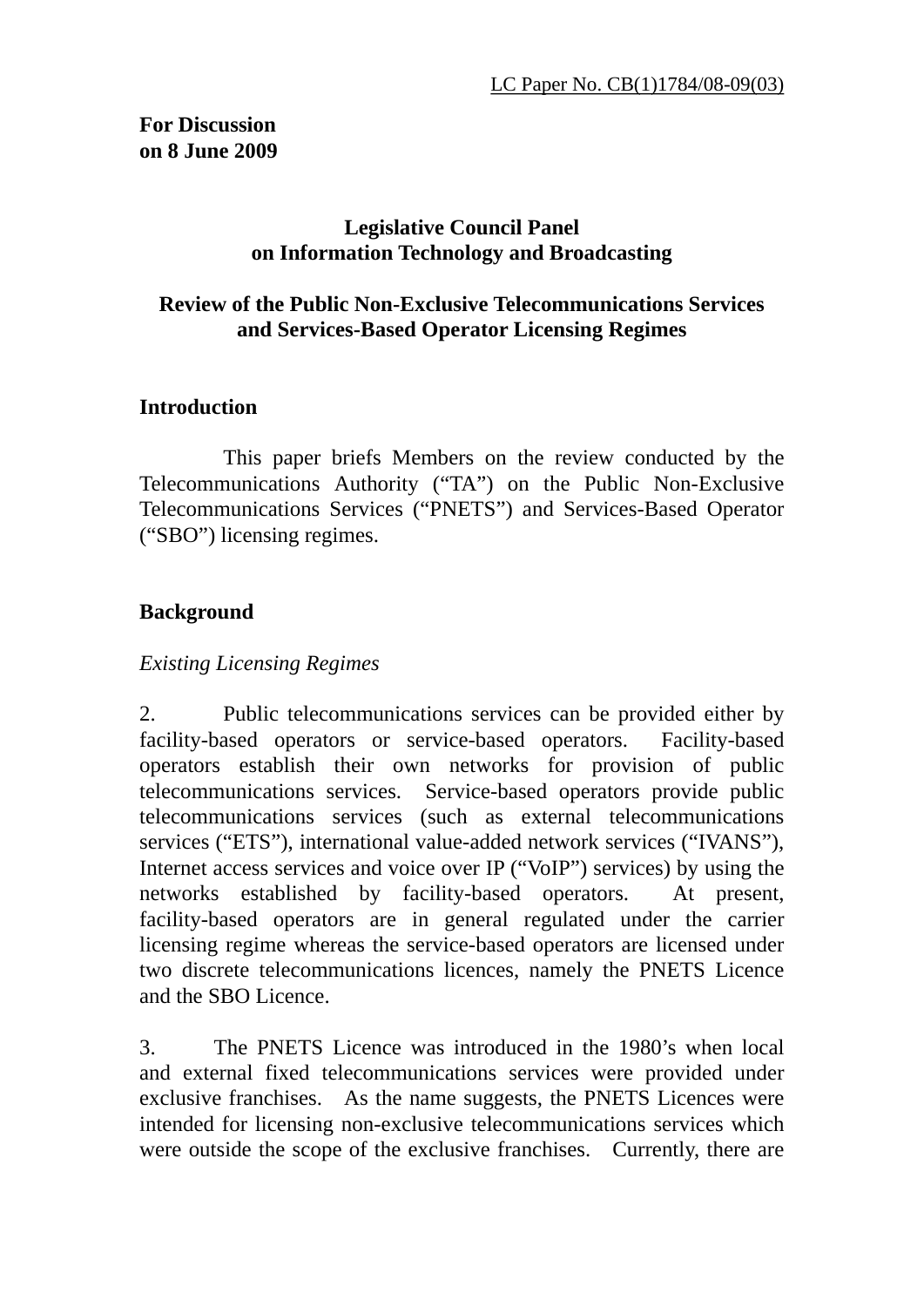eight major categories of services<sup>1</sup> licensed under the PNETS licensing regime with over 500 licensees who are mainly ETS and IVANS providers. However, except for mobile virtual network operator ("MVNO") service, local voice telephony services are excluded from the scope of the PNETS Licence. In January 2006, the TA introduced the SBO Licence adopting a two-tier (i.e. Class 1 and Class 2) approach<sup>2</sup> under which service providers are allowed to operate local fixed voice telephony services with various technologies, including VoIP. Apart from local fixed voice telephony services, the SBO licensees may also offer most of the services covered by the PNETS Licence<sup>3</sup>.

4. With the full liberalisation of the telecommunications market, all services are now provided on a competitive basis. The name of the PNETS Licence has become obsolete, as it no longer reflects the market situation. With SBO Licences covering voice-telephony services and most of the services under PNETS Licences, the TA plans to streamline the licensing arrangement for service-based operators by subsuming the outdated PNETS Licence under the SBO Licence. This arrangement will enable a service-based operator to provide a variety of telecommunications services under a single licensing framework (i.e. the SBO Licence) and should be conducive to the further development of the market.

#### **Proposed New Licensing Regime**

 $\overline{a}$ 

#### *Scope of service and licence conditions*

5. Given that the services covered by the PNETS and SBO Licences are similar in nature, the TA proposes to subsume the PNETS licence under the SBO Licence by expanding the scope of the SBO licensing regime with the creation of a new "Class 3" type of service to replace the PNETS Licence. The modified SBO Licence (the "Modified SBO Licence") will contain a common set of general conditions and special conditions with some updates to reflect the latest regulatory requirements. In addition, some specific licence conditions in the

<sup>1</sup> They are ETS, IVANS, miscellaneous value-added service, mobile virtual network operator ("MVNO") services, private payphone service; public radio communications relay service, security and fire alarm signals transmission service, and teleconferencing service. 2

Class 1 service is under the prefix of "2"/"3" with number portability (which is similar to the conventional local fixed telephony services) whereas Class 2 service is under the prefix of "57"/"58" without some attributes of a conventional local fixed telephony service, e.g. number portability, provision of directory service, etc. 3

Except for MVNO and public radio communications relay services.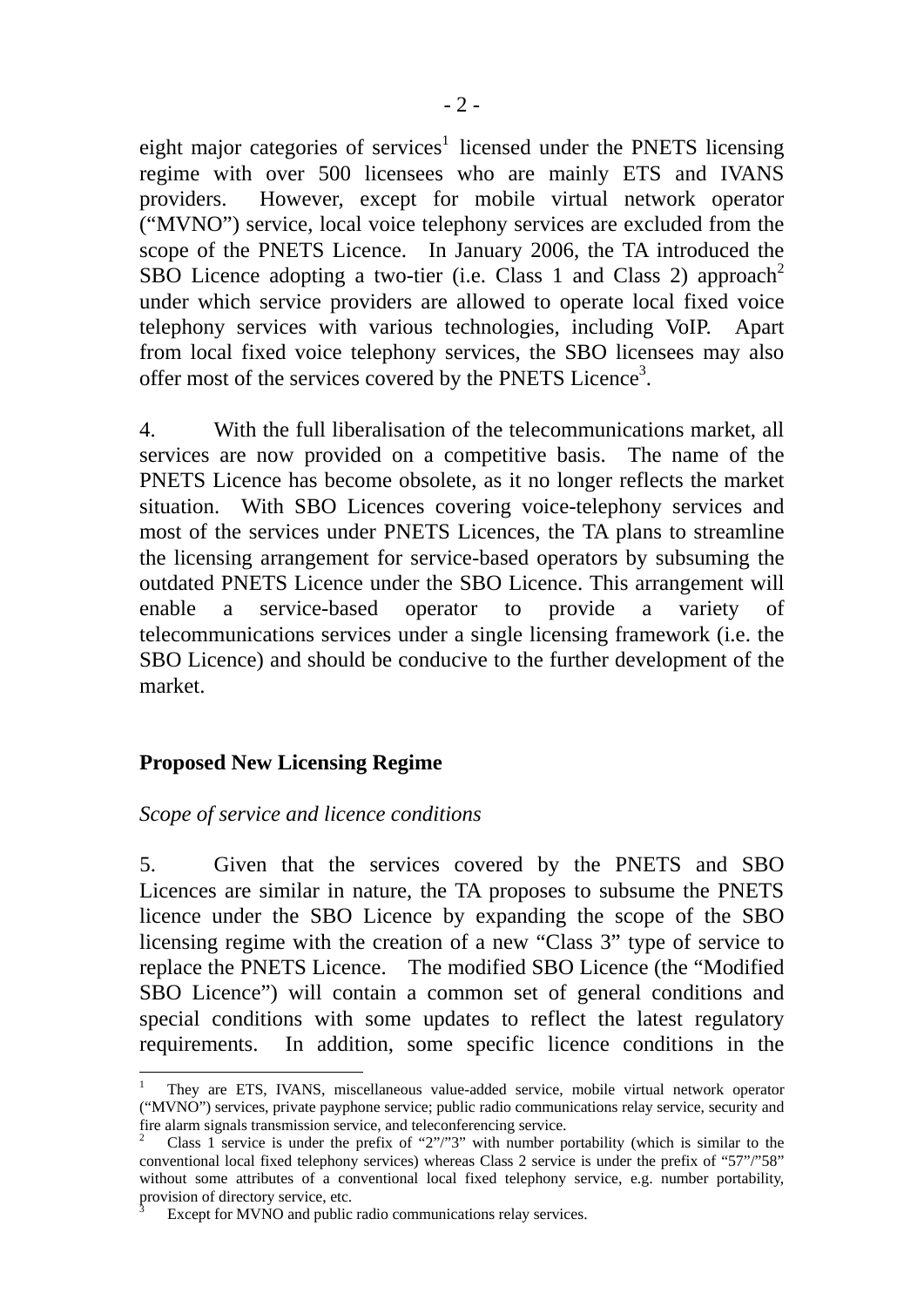existing PNETS Licence which are considered appropriate for regulation of the concerned services will be transplanted to the Modified SBO Licence for provision of the relevant Class 3 services. On the whole, the existing PNETS licensees will be required to observe similar obligations under the Modified SBO Licence as imposed under the existing PNETS Licence.

6. Under the existing licensing regime, SBO licensees may provide services (i.e. Class1/Class 2 services) to fixed customers only. This is because when the SBO licence was introduced in 2005, mobile data services were not as popular as they are today and the TA did not then consider it necessary for the SBO Licence to cover mobile services. Recent developments (such as the introduction of high speed packet access service at affordable prices, the massive rollout of public Wi-Fi hotspots and the assignment of frequency spectrum for the deployment of broadband wireless access services) have transformed the landscape and made wireless broadband access services more pervasive. In view of this, the TA proposes to amend the SBO Licence so that Class 1/Class 2 service providers may offer fixed, mobile or converged services under the Modified SBO Licence.

7. To enhance consumer protection, the TA proposes to insert a special condition in the Modified SBO Licence requiring licensees to comply with codes of practice which may be issued by the TA with respect to service contracts and also the requirement to submit consumer disputes for handling under an independent dispute resolution scheme<sup>4</sup>. A similar licence condition has been included in the Unified Carrier Licence used for licensing facility-based operators. As such, this proposal will serve to align the consumer protection requirement imposed on the facility-based and service-based operators. The TA would encourage the industry to tackle these issues proactively and voluntarily. If the self-regulatory regime driven and supported by the industry operates satisfactorily, there will be no need for regulatory intervention for the purpose of this special condition.

## *Licence validity period and migration arrangement*

8. Similar to the existing PNETS and SBO Licences, the Modified SBO Licence will have a validity period of one year and be renewable on an annual basis. When the Modified SBO Licence is put in place, the

 $\frac{1}{4}$ The TA has introduced this licence condition under the new unified carrier licence in August 2008.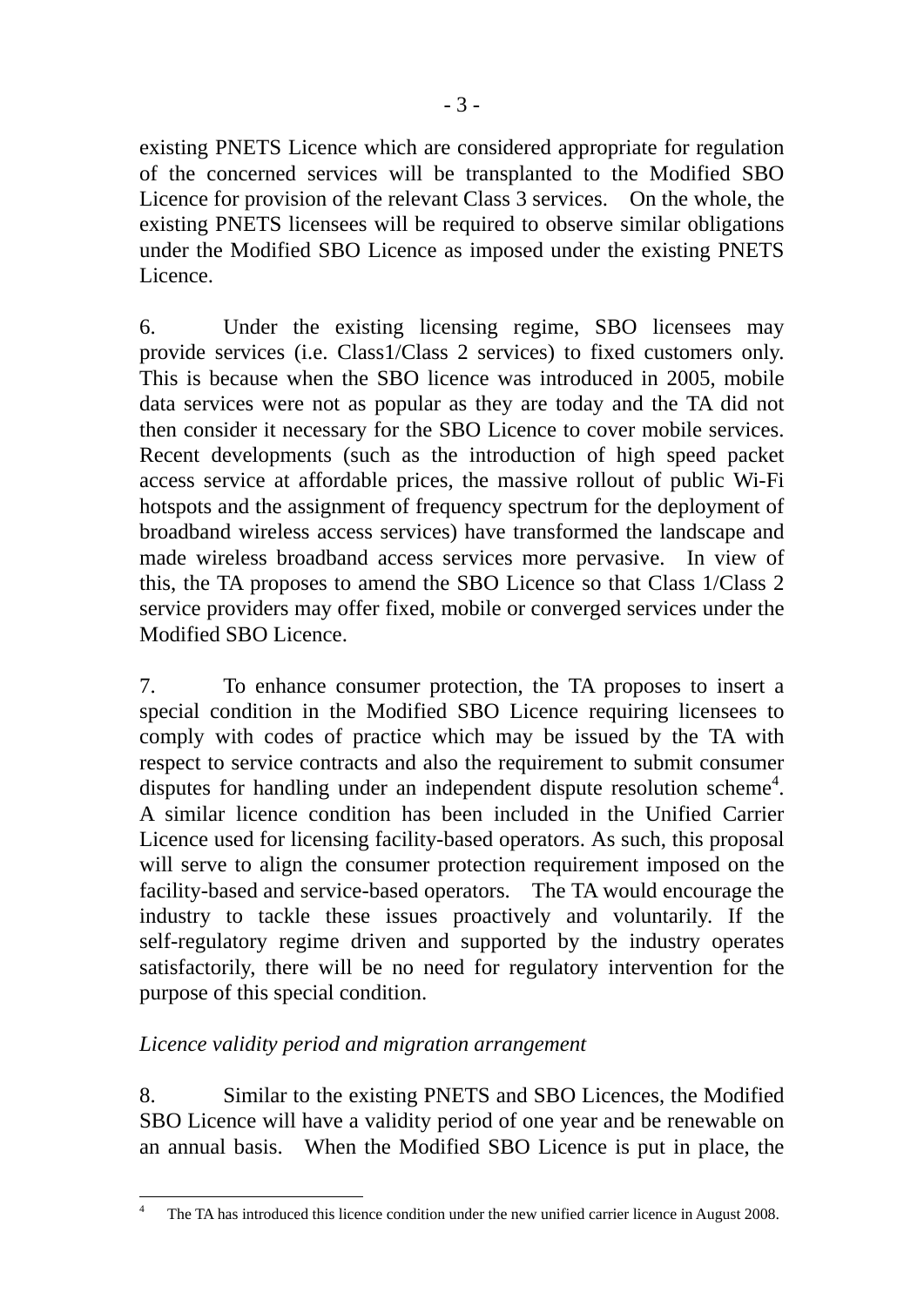TA will process all new applications for service-based licences under the SBO licensing regime. The existing PNETS Licences will remain in force until their next annual renewal date, when they will be replaced by the Modified SBO Licence. Holders of existing SBO Licences should return their licences for amendment before the next annual renewal date if they wish to continue the operation of their existing services. They may also take the opportunity to expand the scope of their services so that they may provide other services that are permissible under the Modified SBO Licence.

#### *Fee Structure*

9. In principle, licence fees payable under licences issued by the Office of the Telecommunications Authority ("OFTA") are designed for cost recovery of the expenses of OFTA in administering the licences. With regard to the licence fees of the Modified SBO Licence, the TA proposes to adopt a similar structure of fee components as the existing SBO and PNETS Licences. The licence fees under the existing and the proposed licensing regimes are listed in the table below.

| Licence / Service                  | <b>Existing</b>   | <b>Proposed</b> |
|------------------------------------|-------------------|-----------------|
| <b>Fixed Annual Fee</b>            |                   |                 |
| <b>SBO</b> Class 1                 | \$90,000          | $$25,000^5$     |
| <b>SBO Class 2</b>                 | \$25,000          | $$25,000^6$     |
| <b>PNETS Licence / SBO Class 3</b> | \$750             | \$750           |
| Variable Annual Fees               |                   |                 |
| Base Station Fee per base or fixed | \$750             | \$750           |
| station under PNETS Licence / SBO  |                   |                 |
| Class 3                            |                   |                 |
| Mobile Station Fee under PNETS     | $$8^7$            | \$8             |
| Licence / SBO Class 3              |                   |                 |
| Number Fee per subscriber number   | \$3 (for PNETS)   | \$3             |
|                                    | or $$7(for SBO)8$ |                 |

 $\overline{a}$ 

<sup>5</sup> The fixed fee for provision of Class 1 service under the Modified SBO Licence is proposed to be aligned with that for Class 2 service. Furthermore, if Class 1 / 2 services are authorised for provision by a licensee, there will be no additional fixed fee for provision of any type of Class 3 service by the licensee under the Modified SBO Licence.

<sup>6</sup> Ditto

<sup>7</sup> Effective from 1 June 2009, the mobile station fee for the MVNO services provided under the PNETS Licence has been reduced from \$18 to \$8 per mobile station.

<sup>8</sup> Under the existing SBO Licence, the number fee is \$7 per subscriber number. Under the PNETS Licence, a number fee of \$3 has been imposed for the MVNO services effective from 1 June 2009.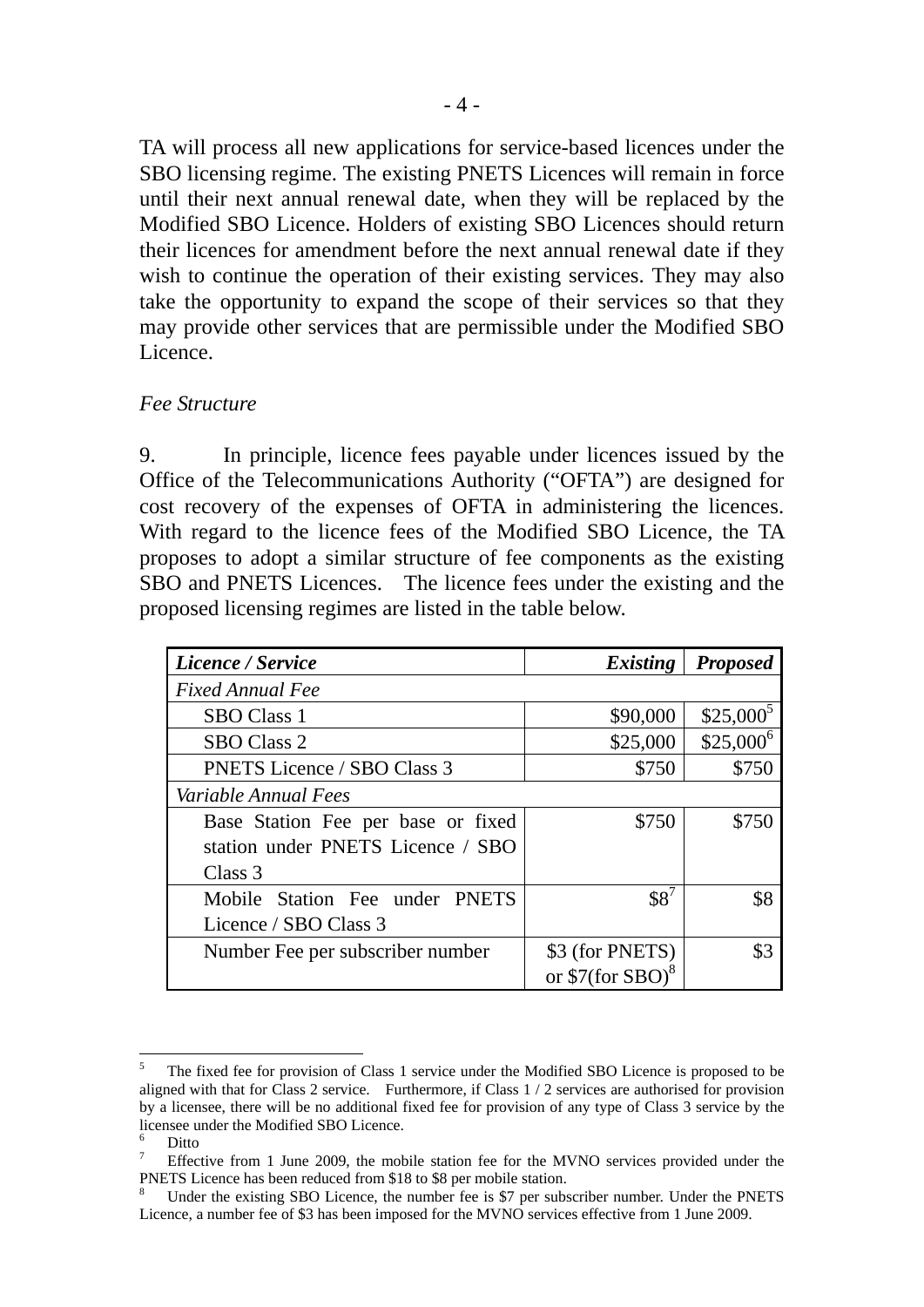10. Since the launch of the SBO licensing regime in January 2006, the TA has issued twelve SBO Licences. All of the licensees provide Class 2 services only. With three years of experience in implementing the SBO, the TA has come to the view that the resources deployed to administer Class 1 and Class 2 licensees would not be too different. The TA therefore proposes to align the annual fixed fee for Class 1 services, currently pitched at the level of \$90,000, to that for Class 2 services (i.e. \$25,000). The alignment should simplify the administration of the SBO Licence. For SBO licensees, the lower licence fee would reduce their cost of providing Class 1 services and they may thus have an additional incentive to launch Class 1 services resulting in more choice for consumers.

11. In the existing SBO Licence, a fee of \$7 is charged for each subscriber number to recover the costs of administering the licence and to encourage efficient use of this scarce telecommunications resource. Under the Modified SBO Licence, the number fee will be reduced from \$7 to \$3 for each subscriber number. Such revision will bring the level of the number fee in line with that currently applied to other types of licences<sup>9</sup>.

12. Overall, under the Modified SBO Licence, the proposed licence fees for the new Class 3 services will be similar to the existing PNETS, while the licence fees for Class  $1/2$  services will be reduced. The streamlined licensing regime should encourage service-based operators to provide a greater variety of services under a single licence and enable them to respond to market demand in a timely manner. The proposed regulatory framework is pro-investment, pro-competition and should bring benefits to consumers with a wider choice of innovative services.

## **Public Consultation**

 $\overline{a}$ 

13. The TA launched a two-month public consultation on this subject on 11 March 2009. A total of eight submissions were received (the respondents are listed in **Annex**). The consultation paper and the submissions are published on the website of the OFTA at www.ofta.gov.hk for public consumption.

<sup>9</sup> The number fee for unified carrier licence, PNETS licence for MVNO services and public radiocommunications services licence for paging services is \$3 per subscriber number.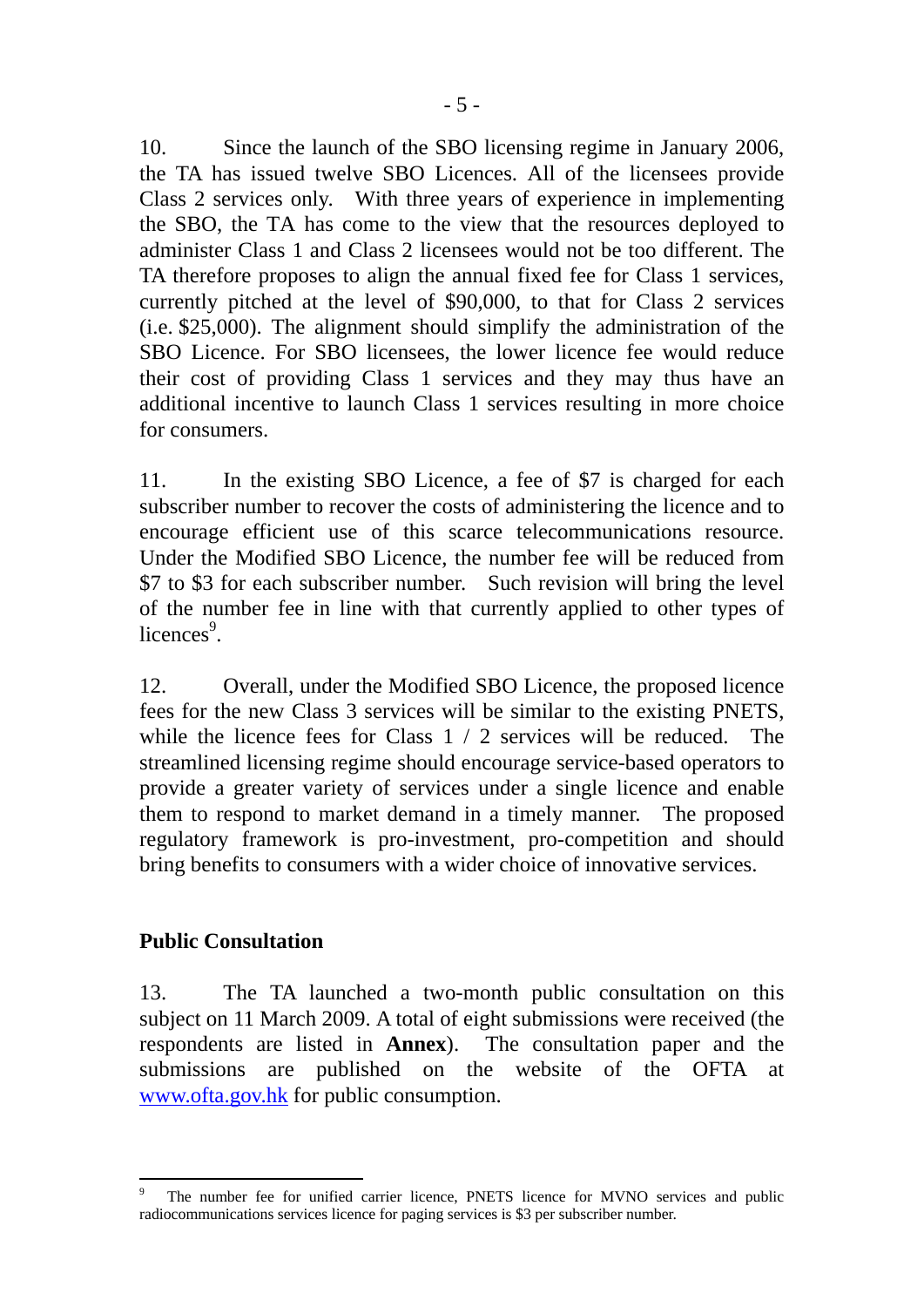14. Respondents are in general supportive of the proposal of subsuming the PNETS Licence under the SBO licensing regime. There are views suggesting fine-tuning of certain proposed arrangements and the TA will take these into account before finalizing the new SBO licensing framework.

#### **Way Forward**

15. The TA will issue a statement setting out her decision on this subject and publish the Modified SBO Licence in the Government Gazette. It will take about one year from the effective date of the new SBO licensing regime to migrate all the existing SBO and PNETS Licences to the new regime.

**Office of the Telecommunications Authority 1 June 2009**